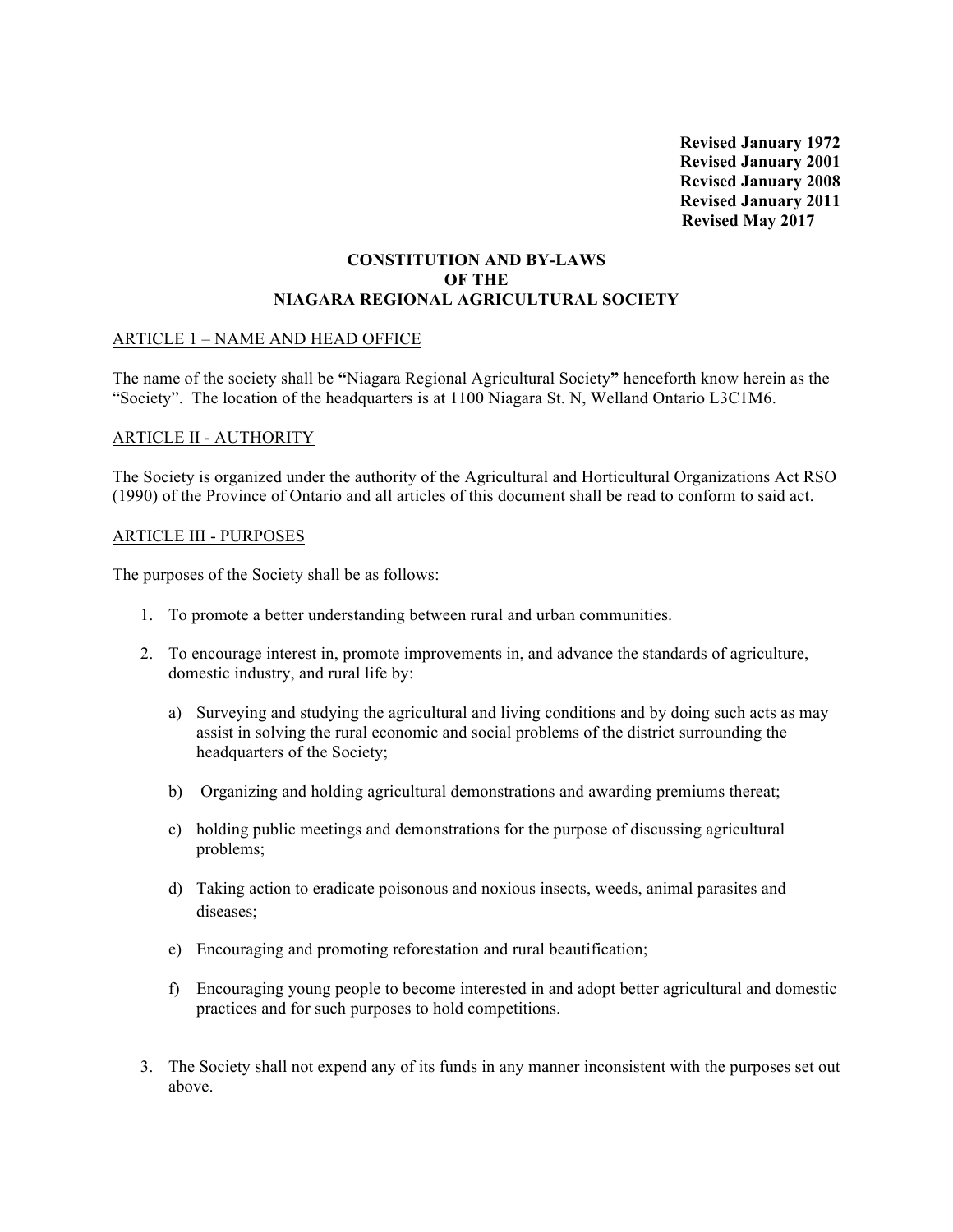## ARTICLE IV –OPERATIONS

1. The Society shall be carried on without purpose of gain for its members, and any profits or other assets of the Society shall be used solely to promote its objectives.

## ARTICLE V - MEMBERSHIPS

- 1. Every person shall be entitled to become a member of the Society, either Junior or Senior. Junior memberships shall be limited to 18 years of age and under. Every Board member will be on a minimum of one committee.
- 2. There shall be an annual Senior Membership Fe**e** as determined by the Board of Directors that will be no less than \$1.00, as required by the Agricultural Societies Act. You must be a member on a committee for one year before your name appears in the Fair Book and you must be a member for one entire year before having voting privileges.
- 3. A member shall be entitled to participate in the activities of the Society as defined by the Board of Directors each year. Every person who was a Senior Member of the Society during the previous year and who has paid a Senior Membership fee for the current year and who has attained the age of 19 years, shall be entitled to vote at the Annual General Meeting or Special Meetings. Annual memberships can be purchased from the date of the Annual General Meeting until the first day of the fair. If there is no fair held in a particular year, annual memberships may be purchased until the first day of the fair as if it were to be held.
- 4. A member is to be distinguished from an exhibitor. An exhibitor shall follow the rules and regulations as published in the annual prize list for the fair. This would take effect for the 2018 year. The exemption for this would be for the 4-H Clubs/Exhibitors.

## ARTICLE VI - DIRECTORS

1. The directors of the Society shall consist of 12 Senior Directors and 4 Junior Directors. Junior Directors shall be up to the age of 19 and have NO voting privileges. The Senior Directors shall be composed of 4-3 year term directors; 4-2year term directors; 4-1 year term directors.

The 12 Senior Directors, along with 4 Junior Directors shall constitute the Board of Directors.

A maximum of two from a household shall be nominated for Senior Directorship. Only a senior member who has a membership for the previous year and current year in addition to being an active exhibitor or an active committee member may be nominated for a Directorship. Other members of the household are welcome to serve on committees.

2. Directors shall be eligible for re-election at the end of their term of office. Ballots for more or less than the exact number of Directors shall not be counted. Junior Directors shall hold office for a term of one year at a time and shall be eligible for re-election at the end of each term until attaining the age of 19 years.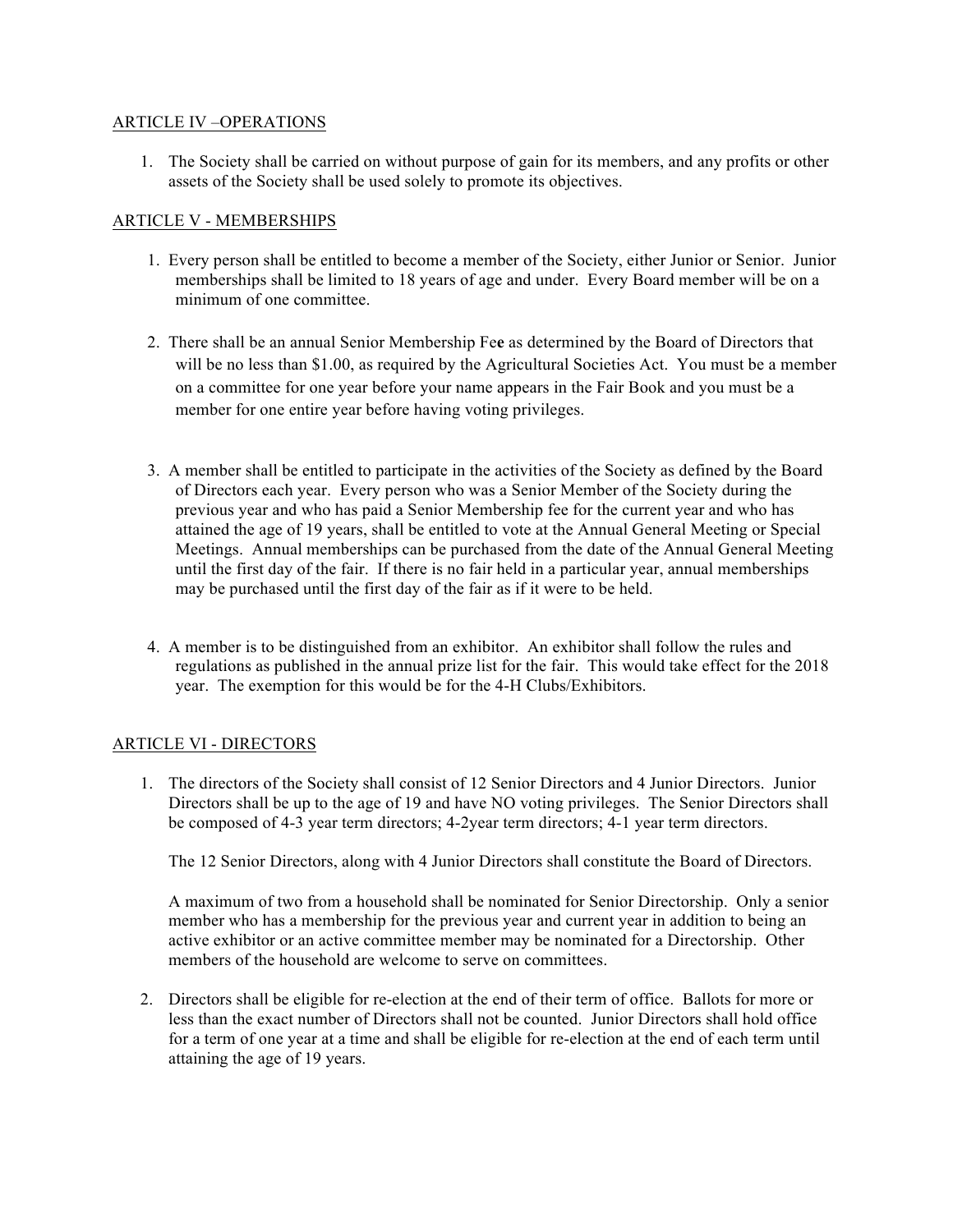3. In the event of a vacancy occurring on the Board by death or resignation of any Officer or Director, or otherwise, the remaining members of the Board shall have power to appoint any member of the Society to fill such a vacancy, providing that when three (3) or more vacancies occur at the same time, a special general meeting of the Society may be called and Directors elected to fill the vacancies'. These appointments should coincide with Article IV and also be in good standing with attendance at the Board of Directors meetings.

 4. The Directors shall elect, from among themselves, at a meeting to be held immediately following the Annual Meeting, a President,  $1<sup>st</sup>$  Vice President, and  $2<sup>nd</sup>$  Vice President. The President may serve two Years, but the Vice-Presidents shall be elected annually, provided that they are Directors. The nominations and elections of officers shall be by secret ballot. To be elected, the winning nominee must have at least 50% of the votes, plus one. In case the nominee with the greatest number of votes does not receive 50% plus one, there shall be another vote, omitting the name of the nominee with the least number of votes.

5. The Directors, and the President,  $1<sup>st</sup>$  Vice President and  $2<sup>nd</sup>$  Vice President shall constitute the Board of Directors. The Secretary and Treasurer are non-paid positions and shall be on the Board of Directors in a voting capacity. The President shall be non-voting, except in a tie-breaking situation.

 6. The Board of Directors shall have power to act for and on behalf of the Society in all matters – subject to the Constitution and By-Laws of the Society.

 7. Only the Executive Directors of the Society shall have authority to spend funds of the Society up to a Maximum of \$500.00 for supplies/everyday expenses, including but not limited to cash or credit transactions. The Board of Directors must approve transactions exceeding \$500.00. Emergencies needing to be looked after immediately shall be approved by the President and/or the First Vice President. Petty cash shall be available to act as a float when needed.

 8. The President shall preside at all meetings of the Society and the Board of Directors and shall be exofficio of all committees. In his/her absence, the 1<sup>st</sup> Vice President shall act and, in the absence of the President and  $1<sup>st</sup>$  Vice President, the  $2<sup>nd</sup>$  Vice President shall act.

 9. The Secretary shall attend all Board of Director meetings of the Society, keeping proper minutes of the proceeding thereat and conducting all correspondence. He/she shall be the custodian of the Seal of the Society.

 10. All Board of Directors of the Society must have a Police Check that will be paid for by the Society; submitted to the Board; and if clean, will be approved by the Board.

11. There shall be NO proxy votes.

#### ARTICLE VII – OFFICERS

1. The Secretary shall act as Secretary for both the Board of Directors and the Society.

 2**.** The Treasurer and Secretary of the Society, before entering upon the duties of his/her office, shall give bond for the faithful performance of his/her duties and especially for the due accounting for and paying over all monies which come into his/her hands. The Society shall pay for the bond.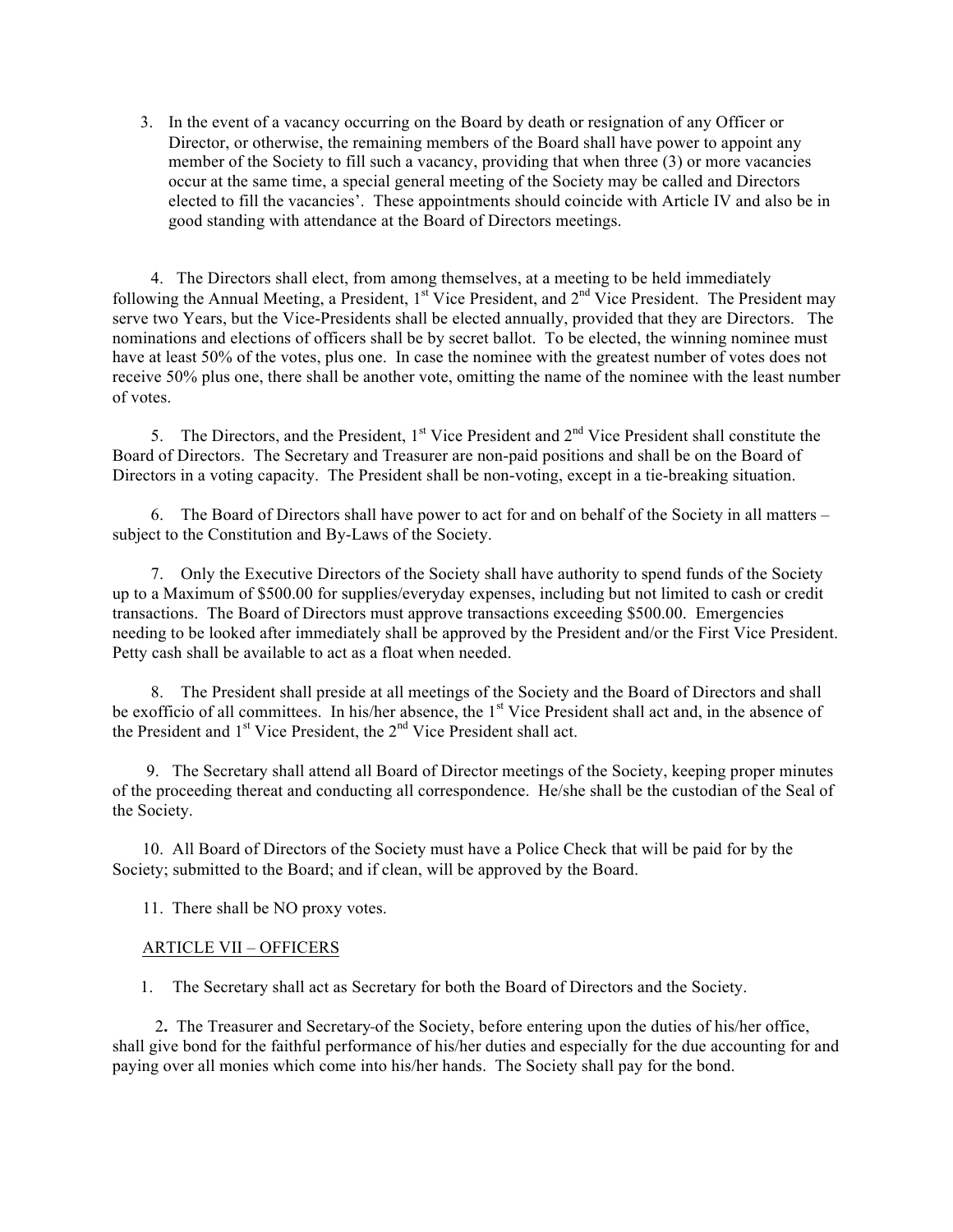3**.** It shall be the duty of the Board in each and every year to inquire into the sufficiency of the security given by the Treasurer and Secretary and to report there-on to the Society and, where the same Treasurer Secretary for any Society is re-appointed from year to year, his/her reappointment, shall not be considered as a new term of office, but as a continuation of the former appointment, and any security given to the Society for faithful performance of his/her duties under such re-appointment shall continue valid as against the parties thereto.

4. If the Board neglects to procure and maintain proper and sufficient security, each member thereof shall be personally responsible for all funds of the Society that may have been received by the Treasurer.

# ARTICLE VIII - MEETINGS OF THE SOCIETY

1. Annual Meeting

(a) The Annual Meeting of the Society shall be held on the third Sunday of January, unless such time and date shall be changed by the Board of Directors.

(b) Fifteen (15) members shall constitute a quorum at the Annual Meeting or any General Meeting.

(c) At least two (2) weeks notice of every Annual Meeting shall be given by publication of a notice of such meeting in at least one newspaper having a general circulation in the municipality in which the headquarters of the Society is situated and by mailing notices of such meeting to every member of the Society at the address furnished to the Secretary.

(d) The Board shall present a report of the activities and accomplishments of the Society since the last Annual Meeting and a detailed statement of the receipts and expenditures since the last Annual meeting and a statement of the assets and liabilities of the Society, certified by the Auditors, in the form prescribed by the Minister of Agriculture; and

(e) The Directors shall be elected by ballot in the manner provided in Article V, Junior Directors and Auditors shall be elected or appointed.

2.Special General Meeting

On the petition of 30 Members of the Society, the Secretary, and in his absence, the President, or the 1<sup>st</sup> Vice-President, shall call a Special General Meeting for the transaction of the business mentioned in the petition and the meeting shall be advertised in the manner prescribed in Article VIII, 1. (c) And the advertisement shall state the nature of the business to be transacted.

#### 3. Director's Meetings

(a) A meeting of the Board of Directors shall be called by the Secretary upon the direction of the President, or in their absence, the 1<sup>st</sup> Vice President, or in their absence, the 2<sup>nd</sup> Vice President, or by any three (3) members of the Board at least seven (7) days prior to the time fixed for a regular meeting, and 24 hours prior to the time fixed for a Special Meeting, providing that a meeting of the Board shall be held immed- iately following any Annual, Regular, or Special Meeting of the Society without notice.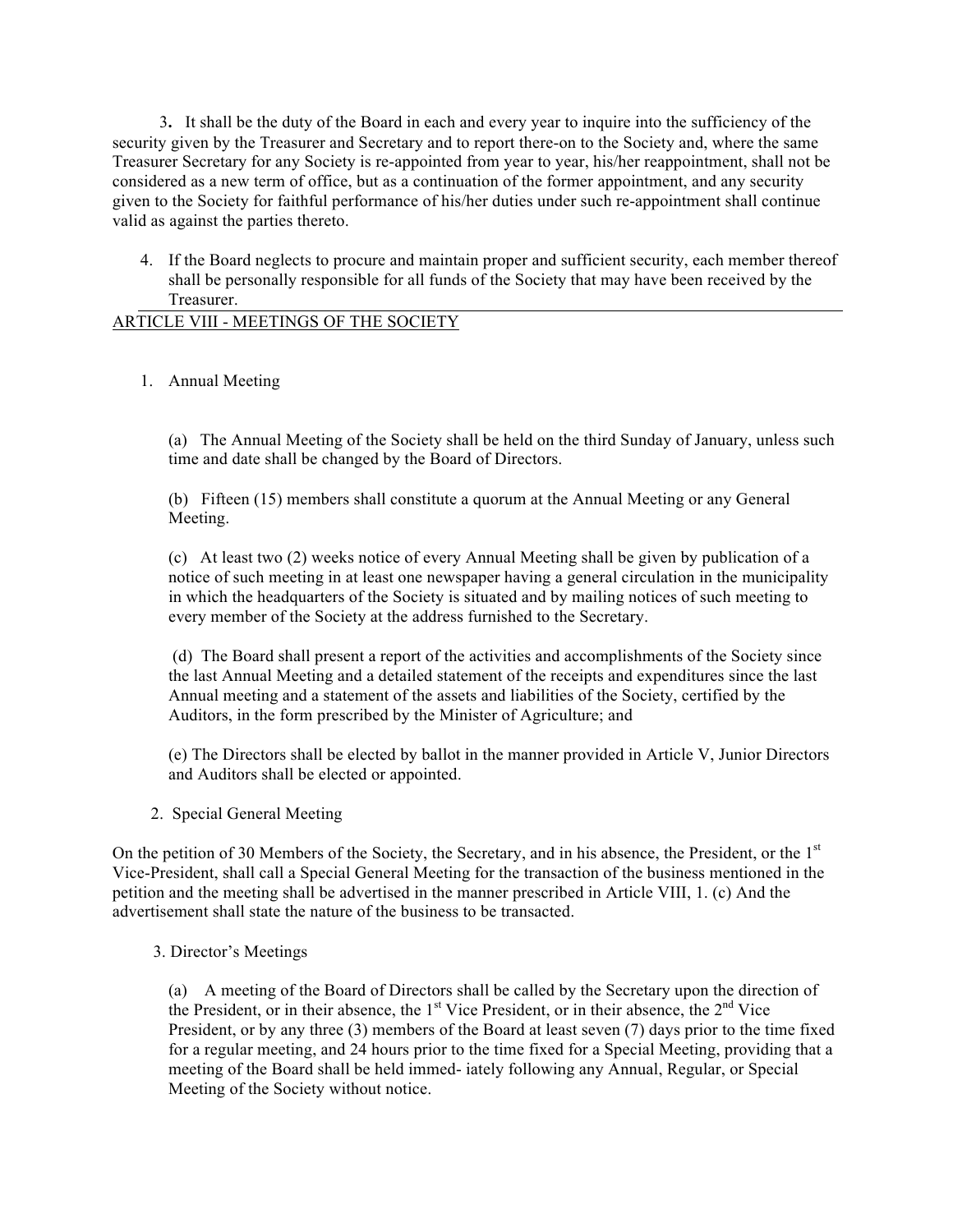(b) Seven (7) members of the Board shall constitute a quorum.

## ARTICLE IX **-** FISCAL YEAR

The fiscal year of the Society shall be December  $1<sup>st</sup>$  of one year to November  $30<sup>th</sup>$  of the following year.

## ARTICLE X - CHANGE IN CONSTITUTION, BY-LAWS

- 1. Changes in the Constitution shall be reviewed yearly by the Constitution Committee starting in October in order to have changes ready in a timely fashion for the January Annual General Meeting. The constitution shall be made available two weeks prior to the Annual General Meeting for the membership to review. Constitution must be reviewed by the Board of Directors and approved before being reviewed by the membership. Membership must approve the constitution by voting with a majority ballot.
- 2. Changes in the By-laws may be changed by the Board of Directors with a majority ballot at a Board meeting.

## ARTICLE XI - TERMINATION

Termination of a volunteer as a Senior Director, Junior Director, Chairperson, Committee Member, Society Member or employee may take a number of forms: voluntary resignation, retirement or dismissal.

1. *Voluntary resignation* occurs when the volunteer, for any reason, leaves the service of the Society by his/her own volition.

2. *Volunteer retirement* is much the same as voluntary resignation but implies that the volunteer has been with the Society for an extended period of time and will no longer be offering his/her services as a volunteer at the Society**.** 

3. *Dismissal* of a volunteer or any other person named at the beginning of Article V may be dismissed by the Executive Directors who have, upon proof of infractions, the authority to dismiss said person for any of the following reasons:

- a) Failing to comply with the established Constitution and By-laws of the Society.
- a) Attendance on the Society property in a state of intoxication or in a similar condition due to the use of drugs;
- b) to be charged by legal authorities after investigation and review of files, duties, and overall performance related to the misappropriation of Society funds and operation whenever and however mishap is discovered being either in the past or present while either in or out of a position of responsibility and trust and having violated any part of the Constitution and By-Laws of the Society.

 d) Any volunteer or person named at the beginning of Article V that has brought negative attention to the Society, as a result of, but not limited to:

- (i) Attention through media and/or other social networking,
- (ii) Through personal verbal/written allegations,
- (iii) Through the misuse of the telephone, emails, texting, social media, etc.